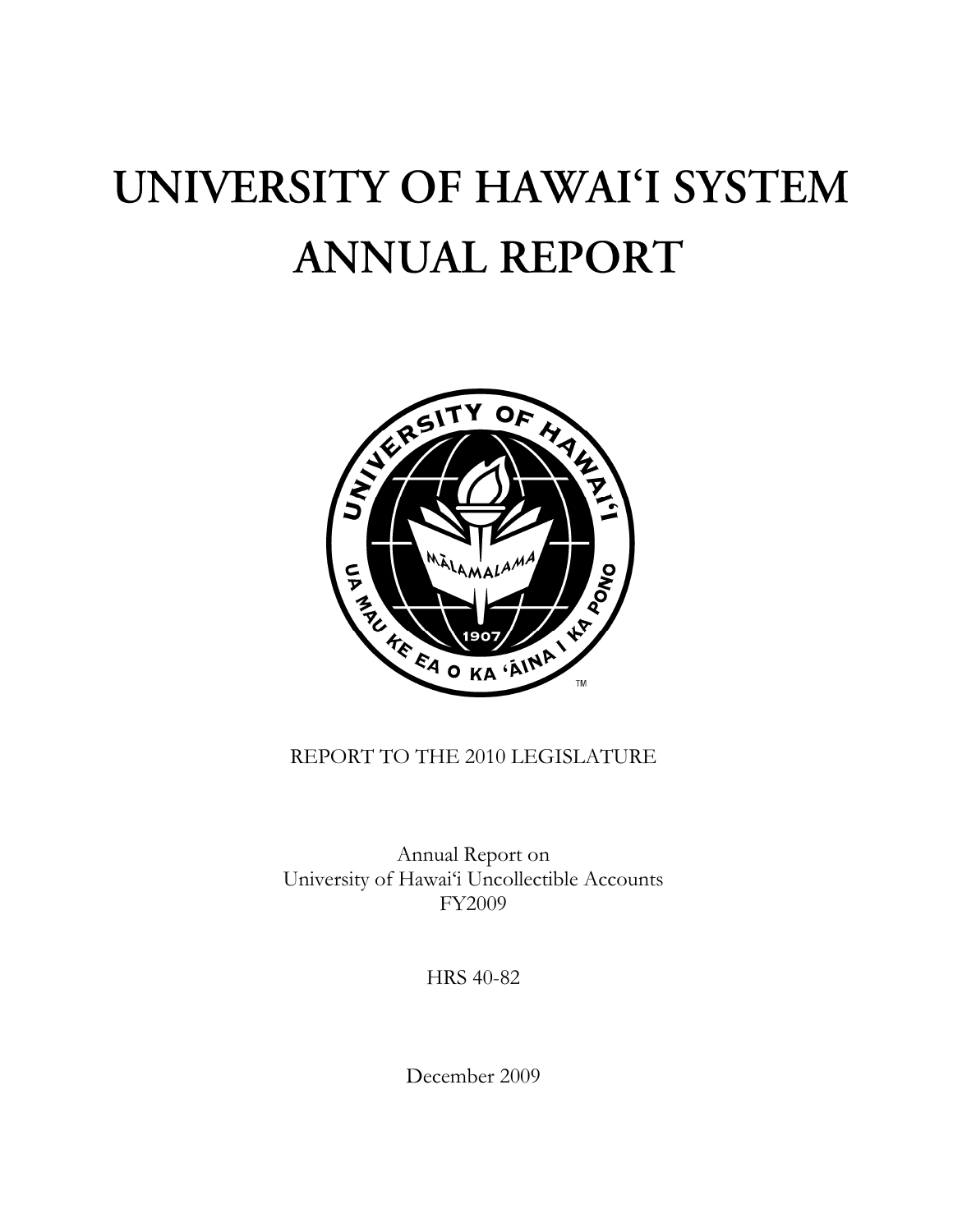## THE UNIVERSITY OF HAWAI'I SYSTEM ANNUAL REPORT TO THE LEGISLATURE FOR FISCAL YEAR 2009 SUMMARIZING UNCOLLECTIBLE ACCOUNTS CHAPTER 40-82, HAWAI'I REVISED STATUTES DECEMBER 2009

 The University of Hawai'i via the Office of the General Counsel, in conjunction with the Office of General Accounting and Loan Collection, submits its report summarizing uncollectible delinquent amounts pursuant to Hawai'i Revised Statutes  $("HRS")$  § 40-82(d).

 HRS § 40-82 authorizes the University General Counsel ("UGC") to review uncollectible accounts, and if the UGC finds the account to be uncollectible, such accounts may be entered into a special record and be deleted from the accounts receivable records of the University, whereupon, the University is relieved from any further accountability for their collection. HRS § 40-82(c).

 HRS § 40-82 defines uncollectible account as an account which has been delinquent for at least two consecutive years and: (1) the debtor or party causing damage to property belonging to the State is no longer within the jurisdiction of the State; (2) the debtor or party causing damage to property belonging to the State cannot be located; (3) the party causing damage to property belonging to the State is unknown or cannot be identified; (4) the debtor has filed bankruptcy and has listed the State as a creditor; or (5) any other account as may be deemed by the UGC to be uneconomical or impractical to collect. The statute further provides that any account entered in the special record shall be transferred to the current accounts receivable if the UGC finds that the facts as alleged and presented were not true, or that the account has become collectible.